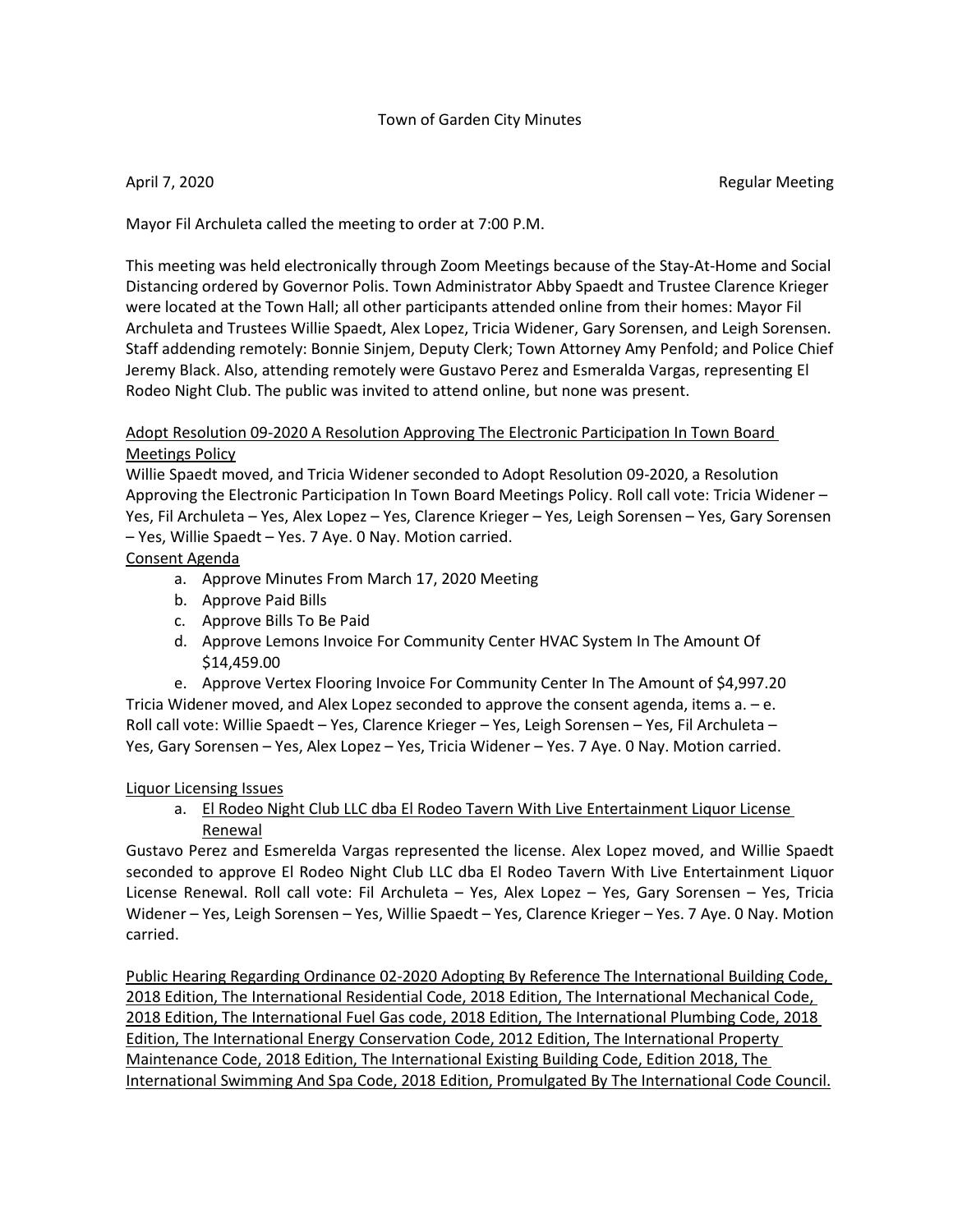Mayor Fil Archuleta adjourned the regular meeting and called the Public Hearing to order at 7:10 P.M. regarding Ordinance 02-2020. No one from the public was present and the regular meeting resumed at 7:10 P.M.

Adopt Ordinance 02-2020 Adopting By Reference The International Building Code, 2018 Edition, The International Residential Code, 2018 Edition, The International Mechanical Code, 2018 Edition, The International Fuel Gas code, 2018 Edition, The International Plumbing Code, 2018 Edition, The International Energy Conservation Code, 2012 Edition, The International Property Maintenance Code, 2018 Edition, The International Existing Building Code, Edition 2018, The International Swimming And Spa Code, 2018 Edition, Promulgated By The International Code Council.

Alex Lopez moved, and Willie Spaedt seconded to adopt Ordinance 02-2020 Adopting By Reference The International Building Code, 2018 Edition, The International Residential Code, 2018 Edition, The International Mechanical Code, 2018 Edition, The International Fuel Gas code, 2018 Edition, The International Plumbing Code, 2018 Edition, The International Energy Conservation Code, 2012 Edition, The International Property Maintenance Code, 2018 Edition, The International Existing Building Code, Edition 2018, The International Swimming And Spa Code, 2018 Edition, Promulgated By The International Code Council. Roll call vote: Gary Sorensen – Yes, Willie Spaedt – Yes, Alex Lopez – Yes, Clarence Krieger – Yes, Tricia Widener – Yes, Fil Archuleta – Yes, Leigh Sorensen – Yes. 7 Aye. 0 Nay. Motion carried.

### Consider Economic Recovery Grant For Businesses And Households

Alex Lopez moved, and Tricia Widener seconded to approve Economic Recovery Grants for the Town of Garden City's businesses and households. Roll call vote: Leigh Sorensen – Yes, Clarence Krieger – Yes, Alex Lopez – Yes, Tricia Widener – Yes, Willie Spaedt – Yes, Gary Sorensen – Yes, Fil Archuleta – Yes. 7 Aye. 0 Nay. Motion carried.

## Consider Donation To Weld Recovers

Leigh Sorensen moved, and Willie Spaedt seconded to deny a donation to Weld Recovers. Roll call vote: Tricia Widener – Yes, Willie Spaedt – Yes, Fil Archuleta – Yes, Alex Lopez – Yes, Gary Sorensen – Yes, Leigh Sorensen – Yes, Clarence Krieger – Yes. 7 Aye. 0 Nay. Motion carried.

#### Consider New Zip Code

Tricia Widener moved, and Alex Lopez seconded to draft a letter to the District Post Office Manager requesting a new Zip Code. Roll call vote: Fil Archuleta – Yes, Clarence Krieger – Yes, Tricia Widener – Yes, Leigh Sorensen – Yes, Gary Sorensen – Yes, Willie Spaedt – Yes, Alex Lopez – Yes. 7 Aye. 0 Nay. Motion carried.

#### Appoint Mayor Pro Tem

Clarence Krieger moved, and Willie Spaedt seconded to reappoint Gary Sorensen as Mayor Pro Tem. Gary Sorensen was recused from the electronic meeting room for this issue. Roll call vote: Fil Archuleta – Yes, Alex Lopez – Yes, Tricia Widener – Yes, Leigh Sorensen – Yes, Willie Spaedt – Yes, Clarence Krieger – Yes. 6 Aye. 0 Nay. Motion carried.

#### Appoint Check Signers

Willie Spaedt moved, and Alex Lopez seconded not to act on this issue, as the check signers will remain the same. Roll call vote: Fil Archuleta – Yes, Alex Lopez – Yes, Tricia Widener – Yes, Leigh Sorensen – Yes, Willie Spaedt – Yes, Clarence Krieger – Yes, Gary Sorensen – Yes. 7 Aye. 0 Nay. Motion carried.